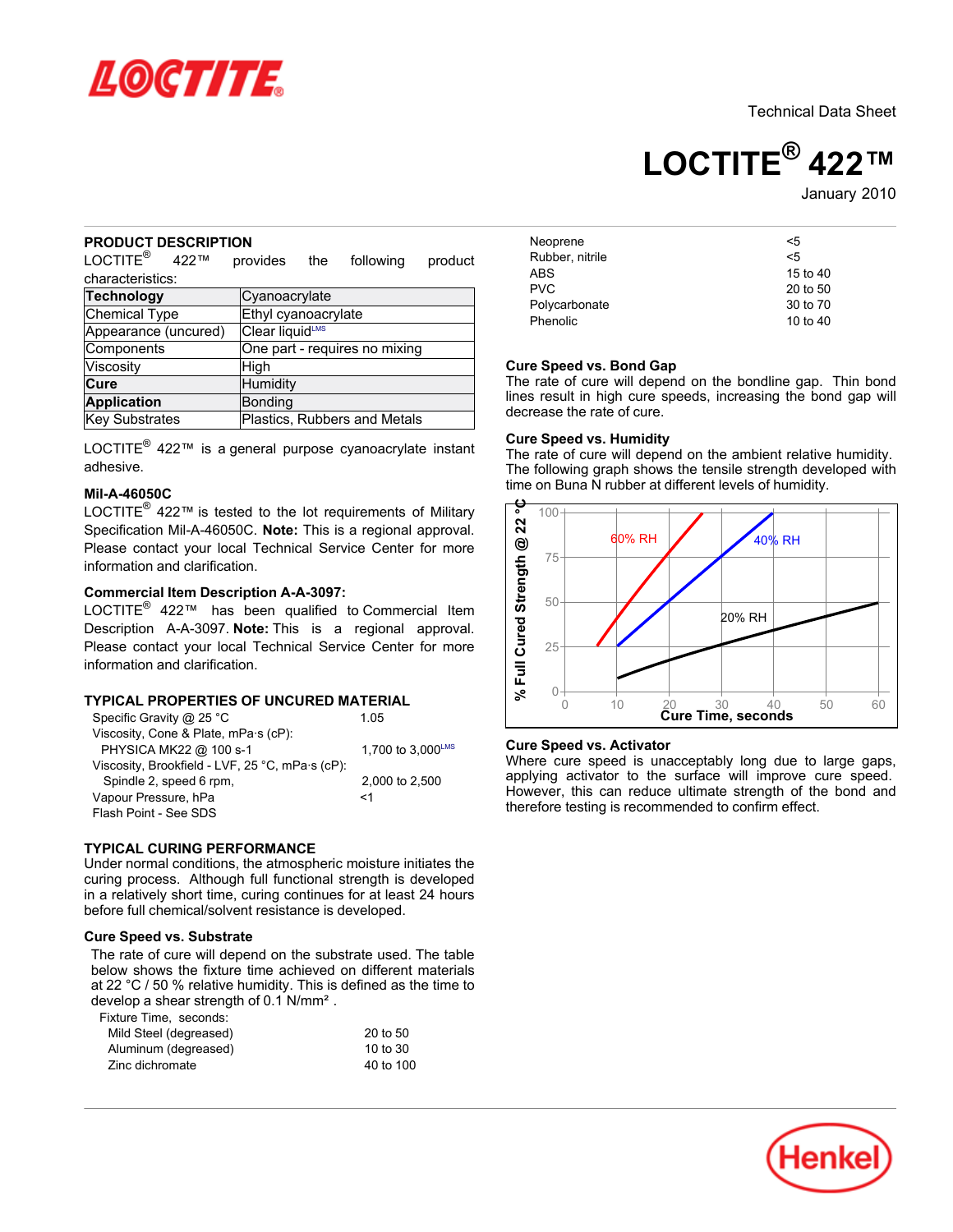# **TYPICAL PROPERTIES OF CURED MATERIAL**

| <b>TYPICAL PROPERTIES OF CURED MATERIAL</b>                       |    |                                            |
|-------------------------------------------------------------------|----|--------------------------------------------|
| After 24 hours @ 22 $^{\circ}$ C                                  |    |                                            |
| <b>Physical Properties:</b>                                       |    |                                            |
| Coefficient of Thermal Expansion,<br>ISO 11359-2. K <sup>-1</sup> |    | $100 \times 10^{-6}$                       |
| Coefficient of Thermal Conductivity, ISO 8302,<br>W/(m·K)         |    | 0.1                                        |
| Softening Point, DIN EN 1427, °C                                  |    | 165                                        |
| <b>Electrical Properties:</b>                                     |    |                                            |
| Dielectric Constant / Dissipation Factor, IEC 60250:              |    |                                            |
| $0.1$ kHz                                                         |    | 2 to $3.3 / 0.02$                          |
| 1 kHz                                                             |    | 2 to $3.5 / < 0.02$                        |
| $10$ kHz                                                          |    | 2 to $3.5 / < 0.02$                        |
| Volume Resistivity, IEC 60093, $\Omega$ ·cm                       |    | $2 \times 10^{15}$ to $10 \times 10^{15}$  |
| Surface Resistivity, IEC 60093, Ω                                 |    | $10 \times 10^{15}$ to 80 $\times 10^{15}$ |
| Dielectric Breakdown Strength,<br>IEC 60243-1, kV/mm              | 25 |                                            |

## **TYPICAL PERFORMANCE OF CURED MATERIAL Adhesive Properties**

After 24 hours @ 22 °C

| $\frac{1}{10}$ CH $\frac{1}{10}$ UU is $\frac{1}{10}$ |                   |                             |
|-------------------------------------------------------|-------------------|-----------------------------|
| Lap Shear Strength, ISO 4587:                         |                   |                             |
| Steel (grit blasted)                                  | N/mm <sup>2</sup> | 18 to 26                    |
|                                                       | (psi)             | $(2,610 \text{ to } 3,770)$ |
| Aluminum (grit blasted)                               |                   | $N/mm2$ 12 to 19            |
|                                                       | (psi)             | $(1,740 \text{ to } 2,755)$ |
| Zinc dichromate                                       |                   | $N/mm2$ 6 to 13             |
|                                                       | (psi)             | (870 to 1,885)              |
| <b>ABS</b>                                            | N/mm <sup>2</sup> | 6 to 20                     |
|                                                       | (psi)             | (870 to 2,900)              |
| PVC                                                   | N/mm <sup>2</sup> | 6 to 20                     |
|                                                       | (psi)             | (870 to 2,900)              |
| Polycarbonate                                         | N/mm <sup>2</sup> | 5 to 20                     |
|                                                       | (psi)             | (725 to 2,900)              |
| Phenolic                                              |                   | N/mm <sup>2</sup> 5 to 15   |
|                                                       | (psi)             | (725 to 2,175)              |
| Neoprene                                              |                   | N/mm <sup>2</sup> 5 to 15   |
|                                                       | (psi)             | (725 to 2,175)              |
| Nitrile                                               |                   | N/mm <sup>2</sup> 5 to 15   |
|                                                       | (psi)             | (725 to 2,175)              |
|                                                       |                   |                             |
| Tensile Strength, ISO 6922:                           |                   |                             |
| Steel                                                 | N/mm <sup>2</sup> | 12 to 25                    |
|                                                       | (psi)             | $(1,740 \text{ to } 3,625)$ |
| Buna-N                                                |                   | N/mm <sup>2</sup> 5 to 15   |
|                                                       | (psi)             | (725 to 2,175)              |
|                                                       |                   |                             |
| "T" Peel Strength, ISO 11339:                         |                   |                             |
| Steel (degreased)                                     | N/mm              | < 0.5                       |
|                                                       | (lb/in)           | (2.8)                       |
|                                                       |                   |                             |
| After 10 seconds @ 22 °C                              |                   |                             |
| Tensile Strength, ISO 6922:                           |                   |                             |
| <b>Buna-N</b>                                         | N/mm <sup>2</sup> | $≥6.0$ <sup>LMS</sup>       |
|                                                       | (psi)             | (2870)                      |

# **TYPICAL ENVIRONMENTAL RESISTANCE**

Cured for 1 week @ 22 °C Lap Shear Strength, ISO 4587: Mild Steel (grit blasted)



# **Heat Aging**

Aged at temperature indicated and tested @ 22 °C



# **Chemical/Solvent Resistance**

Aged under conditions indicated and tested @ 22 °C.

|                                          |    | % of initial strength |      |       |
|------------------------------------------|----|-----------------------|------|-------|
| <b>Environment</b>                       | °C | 100 h                 | 500h | 1000h |
| Motor oil (MIL-L-46152)                  | 40 | 100                   | 100  | 95    |
| Gasoline                                 | 22 | 100                   | 100  | 100   |
| Isopropanol                              | 22 | 100                   | 100  | 100   |
| Ethanol                                  | 22 | 100                   | 100  | 100   |
| Freon TA                                 | 22 | 100                   | 100  | 100   |
| 1.1.1 Trichloroethane                    | 22 | 100                   | 100  | 100   |
| Heat/humidity 95% RH                     | 40 | 80                    | 75   | 65    |
| Heat/humidity 95% RH<br>on polycarbonate | 40 | 100                   | 100  | 100   |

# **GENERAL INFORMATION**

**This product is not recommended for use in pure oxygen and/or oxygen rich systems and should not be selected as a sealant for chlorine or other strong oxidizing materials.**

**For safe handling information on this product, consult the Safety Data Sheet (SDS).**

# **Directions for use:**

- 1. For best performance bond surfaces should be clean and free from grease.
- 2. This product performs best in thin bond gaps (0.05 mm).
- 3. Excess adhesive can be dissolved with Loctite cleanup solvents, nitromethane or acetone.